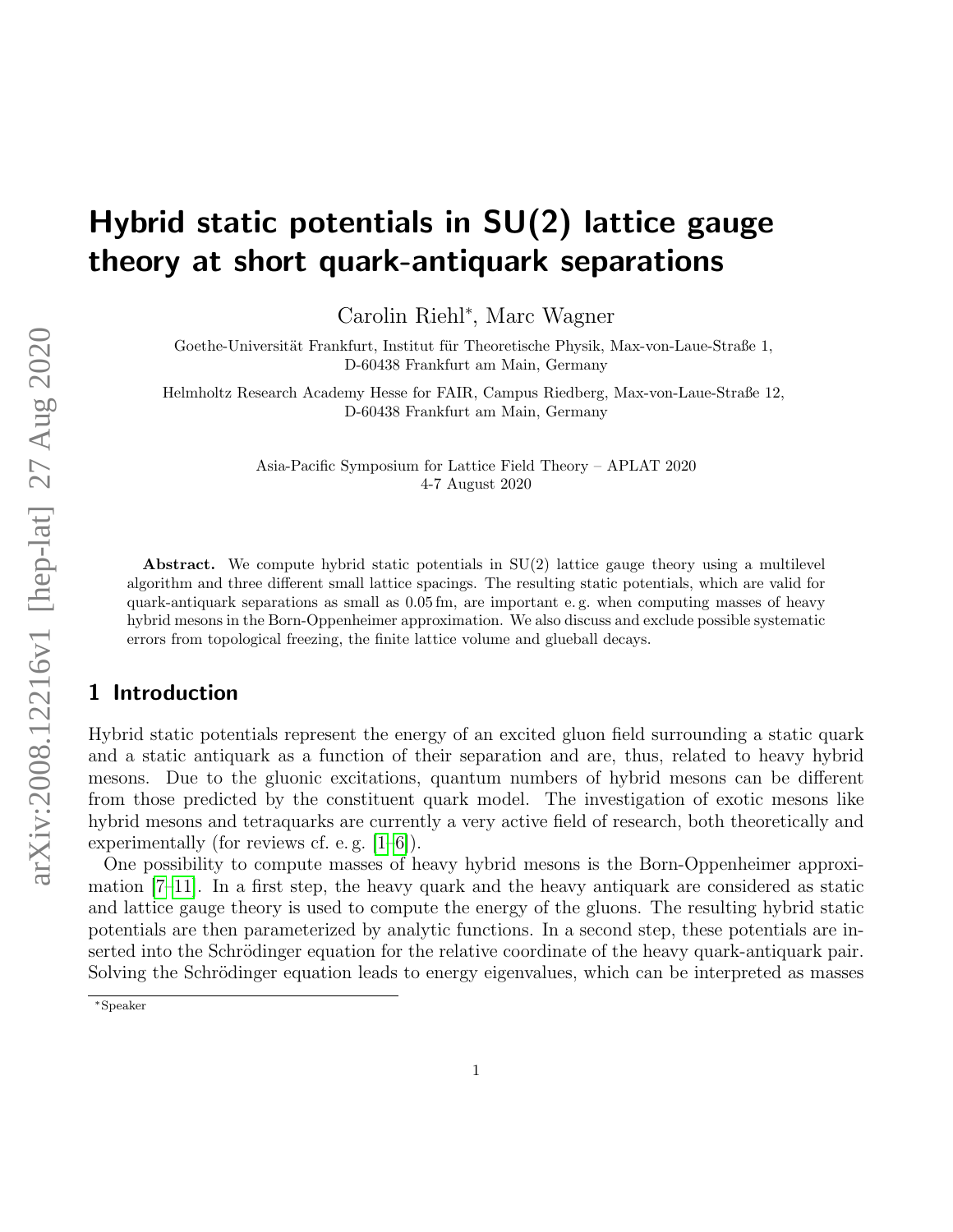of heavy hybrid mesons. Besides their importance for the computation of heavy hybrid meson masses, hybrid static potentials are also relevant in the context of effective field theories like potential Non-Relativistic QCD (pNRQCD), where their short-distance behavior fixes the matching coefficients [\[12–](#page-6-3)[14\]](#page-6-4).

In this work, we compute hybrid static potentials in  $SU(2)$  lattice gauge theory at three different lattice spacings,  $a = 0.026$  fm,  $0.041$  fm,  $0.077$  fm, significantly smaller than those used in previous works, e. g. in Refs. [\[11,](#page-6-2)[15,](#page-6-5)[16\]](#page-6-6). In particular, we present results for the ordinary and the two lowest hybrid static potentials for quark-antiquark separations as small as 0.05 fm. We also discuss and exclude possible systematic errors from topological freezing, the finite lattice volume and glueball decays.

## 2 Hybrid static potentials

Quantum numbers of (hybrid) static potentials are the following:

- $\Lambda = \Sigma (= 0), \Pi (= 1), \Delta (= 2), \ldots$  denotes non-negative integer values of the total angular momentum with respect to the quark-antiquark separation axis.
- $\eta = g, u$  describes the even (g) or odd (u) behavior under the combined parity transformation and charge conjugation,  $\mathcal{P} \circ \mathcal{C}$ .
- $\epsilon = +, -$  is the eigenvalue of a reflection  $\mathcal{P}_x$  along an axis perpendicular to the quark-antiquark separation axis. Hybrid static potentials with  $\Lambda \geq 1$  are degenerate with respect to  $\epsilon$ .

The ordinary static potential is labeled by  $\Lambda_{\eta}^{\epsilon} = \Sigma_{g}^{+}$ , while the two lowest hybrid static potentials have quantum numbers  $\Pi_u$  and  $\Sigma_u^-$ .

Hybrid static potentials are computed from Wilson loop-like correlation functions on  $SU(2)$  gauge link configurations. To excite gluons with quantum numbers different from that of the ordinary static potential, we employ creation operators, where non-trivial shapes replace the straight spatial parallel transporters. More precisely, we use the creation operators  $S_{III,1}$  and  $S_{IV,2}$  defined in Table 3 and Table 5 in Ref. [\[11\]](#page-6-2), where the creation operators are discussed in detail.

## 3 Numerical results

### 3.1 Lattice setup

All computations were performed on  $SU(2)$  gauge link configurations, which were generated with a Monte Carlo heatbath algorithm with the Wilson plaquette action. Additionally, we used a multilevel algorithm [\[17\]](#page-6-7), which leads to an exponential error reduction in the expectation values of the Wilson loop-like observables. We observed that one level is sufficient, where we split the lattice into timeslices of thickness  $2a$ , which were updated more often than the full lattice. The expectation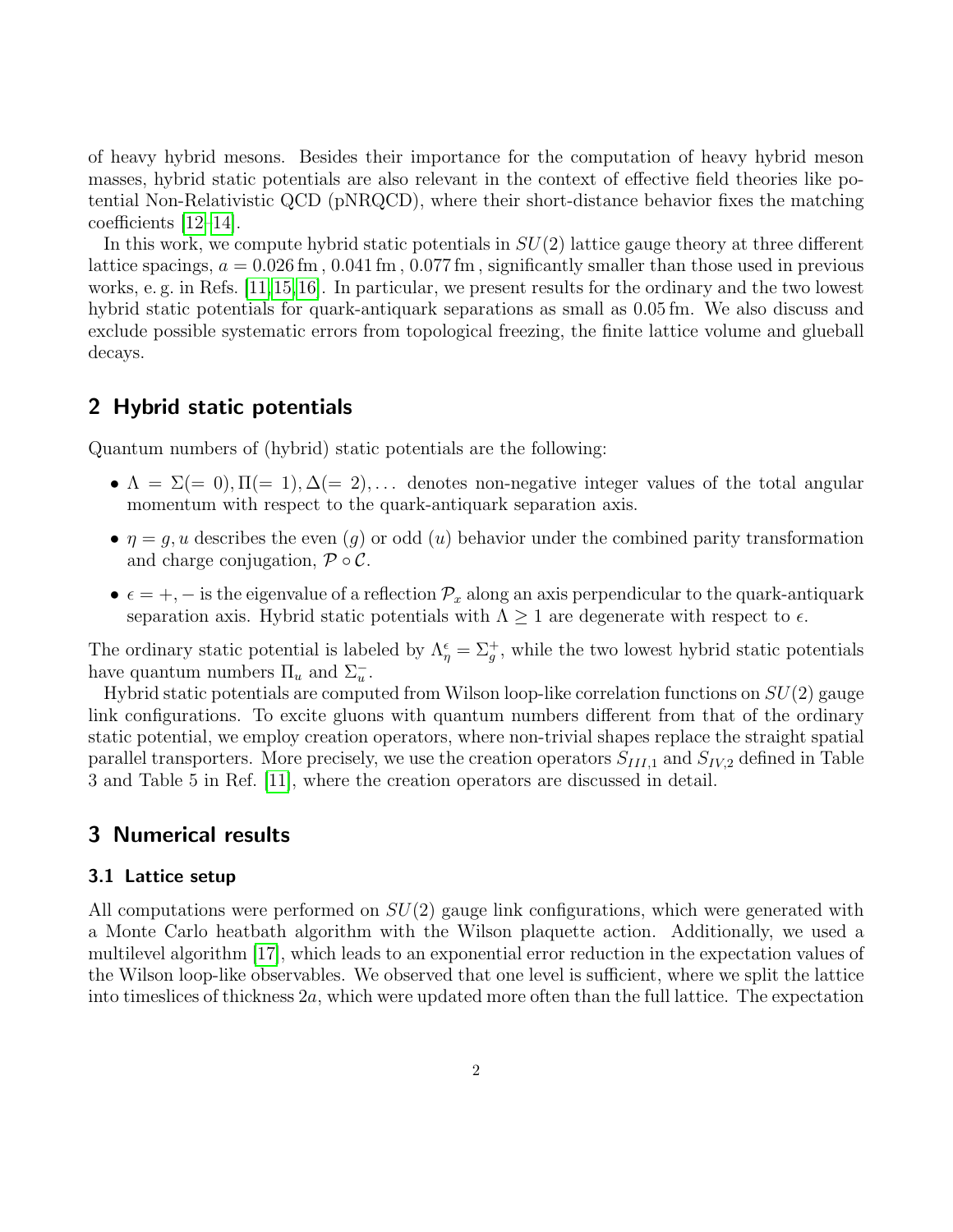values of the Wilson loop-like observables were then computed from products of timeslice averages of two-link operators.

We generated three ensembles with different values of the gauge coupling,  $\beta = 2.50$ , 2.70 and 2.85, which correspond to lattice spacings  $a = 0.077$  fm, 0.041 fm and 0.026 fm, respectively. This scale setting is taken from Ref. [\[18\]](#page-6-8) and based on the gradient flow, the  $t_0$  scale and the identification  $r_0 = 0.5$  fm, where  $r_0$  is the Sommer scale.

Hybrid static potentials were extracted from plateaus of the effective potentials. The contributions of excited states to the effective potentials were reduced to a minimum by employing the creation operator shapes, which were optimized at a lattice spacing  $a = 0.093$  fm in Ref. [\[11\]](#page-6-2) and keeping the operator extents in physical units constant. Moreover, we applied APE smearing [\[19\]](#page-6-9) on the spatial links with  $\alpha_{\text{APE}} = 0.5$ . The number of APE smearing steps was optimized for each lattice spacing, i.e.  $N_{\text{APE}}$  had to be increased with decreasing lattice spacing.

#### 3.2 Hybrid static potentials

In Figure [1](#page-3-0) we show our lattice results for the ordinary static potential  $\Sigma_g^+$  and the two lowest hybrid static potentials  $\Pi_u$  and  $\Sigma_u^-$  for three different lattice spacings as functions of the quarkantiquark separation r. For each potential, data points with  $r \geq 2a$  are consistent with a single curve. We interpret this as an indication that lattice discretization errors for  $r \geq 2a$  are negligible.

Thus we are able to present lattice results for hybrid static potentials (for  $SU(2)$ ) for separations as small as  $r \approx 0.05$  fm, while previous lattice results for hybrid static potentials (for  $SU(3)$ ) were provided and trustworthy only for separations  $r \gtrsim 0.16$  fm [\[11,](#page-6-2) [15,](#page-6-5) [16\]](#page-6-6). We plan to extend our computation of hybrid static potentials at small lattice spacings and small quark-antiquark separations to  $SU(3)$  in the near future and use the corresponding results for the computation of heavy hybrid meson masses in the Born-Oppenheimer approximation.

## 4 Excluding possible systematic errors

#### <span id="page-2-0"></span>4.1 Finite spatial lattice volume

When performing computations at different spatial lattice volumes we observed a sizable volume dependence of the ordinary static potential and hybrid static potentials, when the volume is smaller than  $\approx (1.0 \,\text{fm})^3$ . For example, shrinking the spatial lattice volume causes a small negative shift for the ordinary static potential  $\Sigma_g^+$ , while there is a much larger positive shift for the hybrid static potential  $\Pi_u$ .

For a spatial lattice volume of  $(1.2 \text{ fm})^3$ , however, as e.g. used for the computation of the potentials shown in Figure [1,](#page-3-0) these finite volume corrections are already tiny and negligible compared to statistical errors.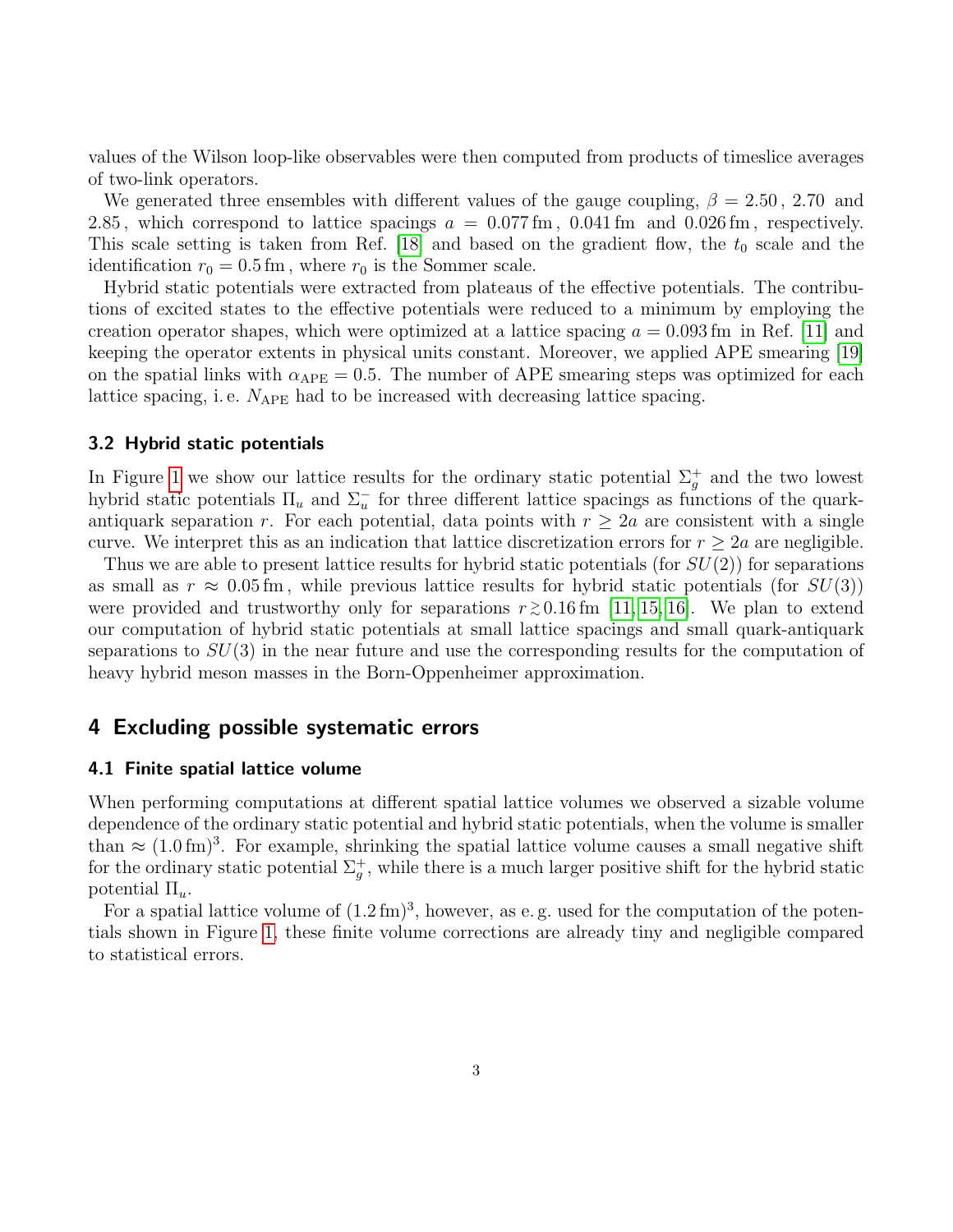<span id="page-3-0"></span>

Figure 1: Lattice results for the ordinary static potential  $\Sigma_g^+$  and the hybrid static potentials  $\Pi_u$  and  $\Sigma_u^-$ .

#### 4.2 Topological freezing

Gauge field configurations can be classified according to their topological charge. Topological freezing denotes the problem that a Monte Carlo simulation is trapped in one of the topological sectors. The gauge link configurations generated in such a simulation do not form a representative set distributed according to  $e^{-S}$ . This problem might appear, when using a lattice spacing a smaller than  $\approx 0.05$  fm [\[20\]](#page-6-10) and becomes more severe, when approaching the continuum limit, i.e. when further decreasing a. If a simulation is trapped in a topological sector, observables exhibit specific finite volume corrections in addition to those discussed in section [4.1](#page-2-0) (see e. g. Refs. [\[21](#page-6-11)[–23\]](#page-6-12)).

To check, whether our simulations suffer from topological freezing, we computed the topological charge on each gauge link configuration via a field-theoretic definition with a simple clover-leaf discretization and 4-dimensional APE-smearing [\[24\]](#page-7-0). From Figure [2](#page-4-0) one can see that the topological charge still changes frequently at all our lattice spacings. The topological charge distribution and topological susceptibility (which we will show and discuss in a future more detailed publication) also indicate that the Monte Carlo algorithm is able to sample the gauge link configurations correctly. Furthermore, through a suitable binning and several independent Monte Carlo runs we exclude that statistical errors are underestimated, because of autocorrelations, which are also expected to increase with decreasing lattice spacing. Thus, the potentials presented in this work should be free of any systematic errors from topological freezing.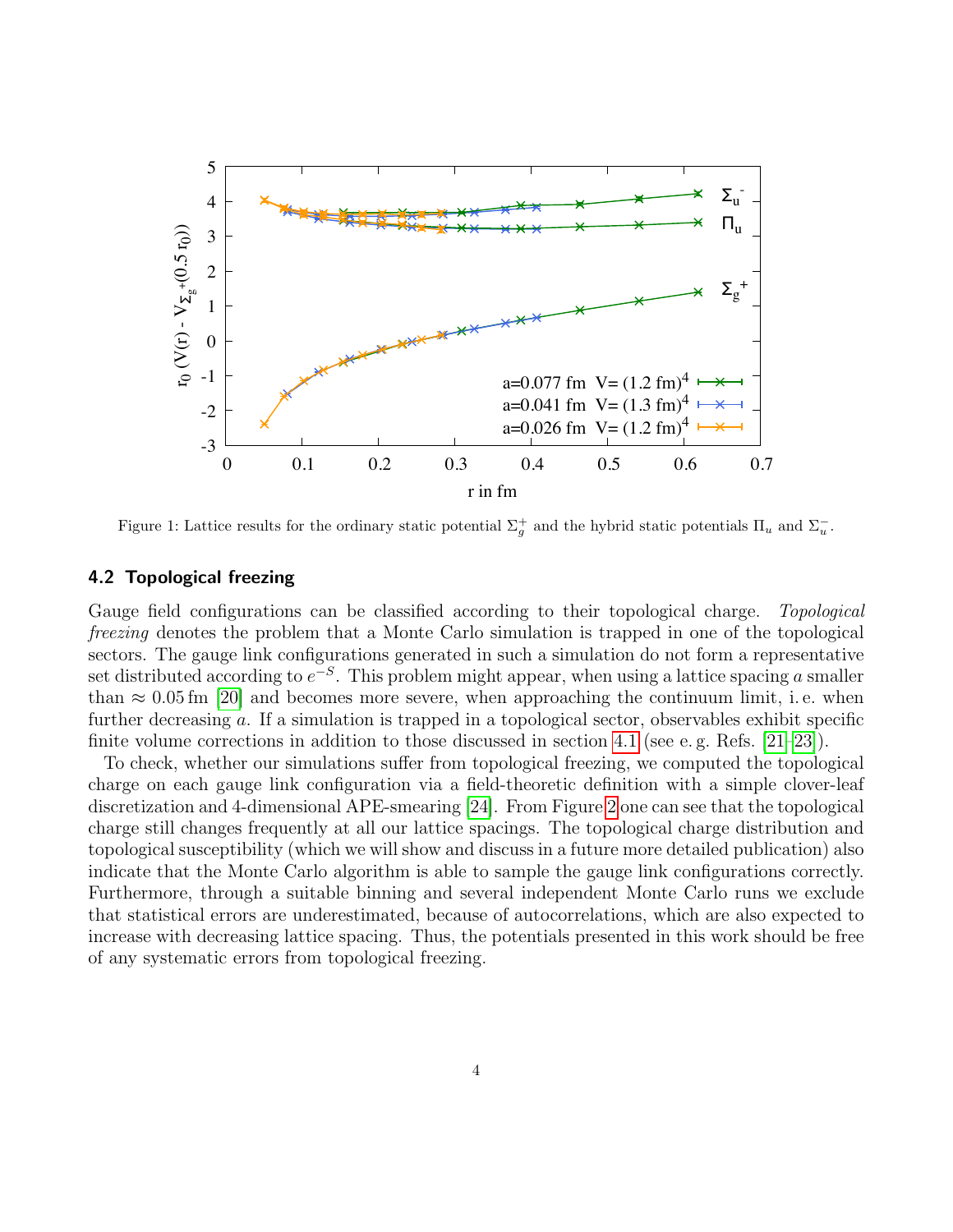<span id="page-4-0"></span>

Figure 2: Topological charge as a function of the Monte Carlo time for two independent exemplary runs for each lattice spacing. Note that the horizontal axis corresponds to only small sections ( $\approx 25\%$ ) of the full Monte Carlo histories of these runs.

#### 4.3 Glueball decay

For sufficiently small quark-antiquark separations  $r$  the energy difference between a hybrid static potential and the ordinary static potential  $\Sigma_g^+$  is large enough such that the hybrid flux tube can dissolve into a glueball and the  $\Sigma_g^+$  flux tube. The minimal energy, which is necessary for a decay into the lightest glueball with quantum numbers  $J^{PC} = 0^{++}$  and mass  $m_{0^{++}} = 4.21/r_0$  [\[25\]](#page-7-1) is shown as a dashed line in Figure [3](#page-5-1) together with our previous lattice results for hybrid static potentials from Ref. [\[11\]](#page-6-2).

From this plot, we can estimate separations  $r_{\text{crit}}$ , below which a glueball decay is energetically allowed. These separations are listed in Table [1.](#page-5-1) For  $r < r_{\text{crit}}$  a hybrid static potential creation operator might generate non-vanishing overlap to the  $\Sigma_g^+$  flux tube and a glueball. In Figure [1](#page-3-0) we show lattice results for the hybrid static potentials  $\Pi_u$  and  $\Sigma_u^-$  for separations below  $r_{\rm crit} \approx 0.1$  fm. There is, however, no sign of contamination by glueball decay. Indeed, the two lowest hybrid static potentials reveal the expected increasing behavior and degeneracy at small separations [\[12\]](#page-6-3).

For the  $\Sigma_u^-$  and  $\Sigma_g^-$  potentials it is even possible to exclude decays to the lightest  $0^{++}$  glueball using symmetry arguments (we will discuss this in detail in a future publication). Still allowed are decays into the next lightest glueball with quantum numbers  $J^{PC} = 2^{++}$ . However, this is energetically only possible for very small separations.

## Acknowledgments

We thank Christian Reisinger for providing his multilevel code and helpful conversations. We acknowledge useful discussions with Colin Morningstar and Joan Soto.

M.W. acknowledges support by the Heisenberg Programme of the Deutsche Forschungsgemeinschaft (DFG, German Research Foundation) – project number 399217702.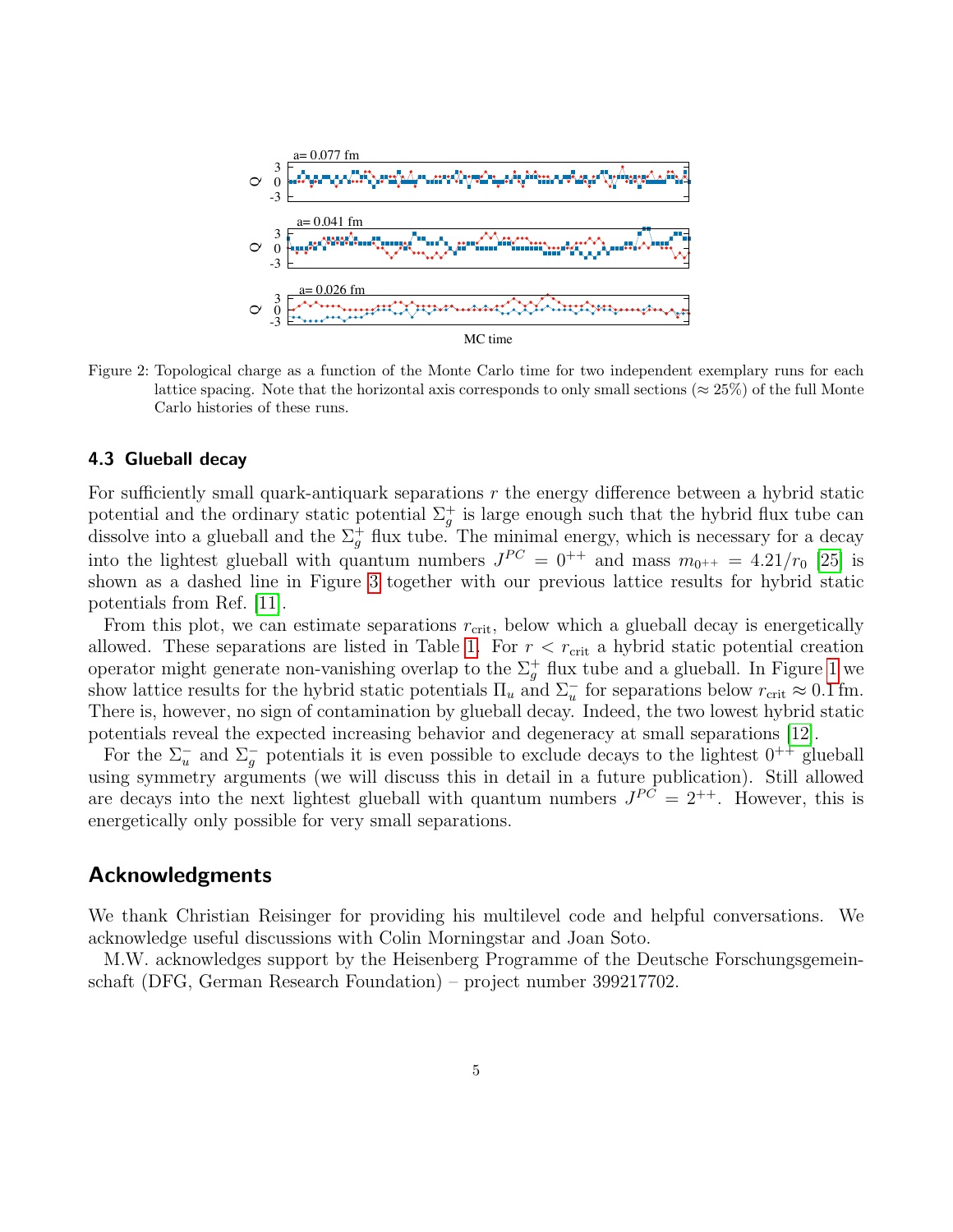<span id="page-5-1"></span>

Figure 3: Threshold energy  $V_{\Sigma_g^+}(r) + m_{0^{++}}$  for the decay of a hybrid flux tube to the flux tube of the ordinary static potential and the lightest  $0^{++}$  glueball. Lattice results for static potentials are taken from Ref. [\[11\]](#page-6-2).

| $r_{\rm crit}$ in $\rm{fm}$ |  |  | $\vert 0.11 \quad 0.23 \quad 0.28 \quad 0.58 \vert 0.19 \quad 0.46 \vert 0.06 \quad 0.12$ |  |
|-----------------------------|--|--|-------------------------------------------------------------------------------------------|--|

Table 1: Approximate separations  $r_{\text{crit}}$ , below which decays of hybrid flux tubes to the flux tube of the ordinary static potential and the lightest  $0^{++}$  glueball (or in the case of  $\Sigma_u^-$  and  $\Sigma_g^-$  the next lightest  $2^{++}$  glueball) become energetically possible.

Calculations on the GOETHE-HLR and on the FUCHS-CSC high-performance computers of the Frankfurt University were conducted for this research. We would like to thank HPC-Hessen, funded by the State Ministry of Higher Education, Research and the Arts, for programming advice.

## **References**

- <span id="page-5-0"></span>[1] E. Braaten, C. Langmack and D. H. Smith, Phys. Rev. Lett. 112 (2014), 222001 [\[arXiv:1401.7351](http://arxiv.org/abs/1401.7351) [hep-ph]].
- [2] C. A. Meyer and E. S. Swanson, Prog. Part. Nucl. Phys. 82 (2015), 21-58 [\[arXiv:1502.07276](http://arxiv.org/abs/1502.07276)  $\vert \text{hep-ph} \vert$ .
- [3] E. S. Swanson, AIP Conf. Proc. 1735 (2016) no.1, 020013 [\[arXiv:1512.04853](http://arxiv.org/abs/1512.04853) [hep-ph]].
- [4] R. F. Lebed, R. E. Mitchell and E. S. Swanson, Prog. Part. Nucl. Phys. 93 (2017), 143-194 [\[arXiv:1610.04528](http://arxiv.org/abs/1610.04528) [hep-ph]].
- [5] S. L. Olsen, T. Skwarnicki and D. Zieminska, Rev. Mod. Phys. 90 (2018) no.1, 015003 [\[arXiv:1708.04012](http://arxiv.org/abs/1708.04012) [hep-ph]].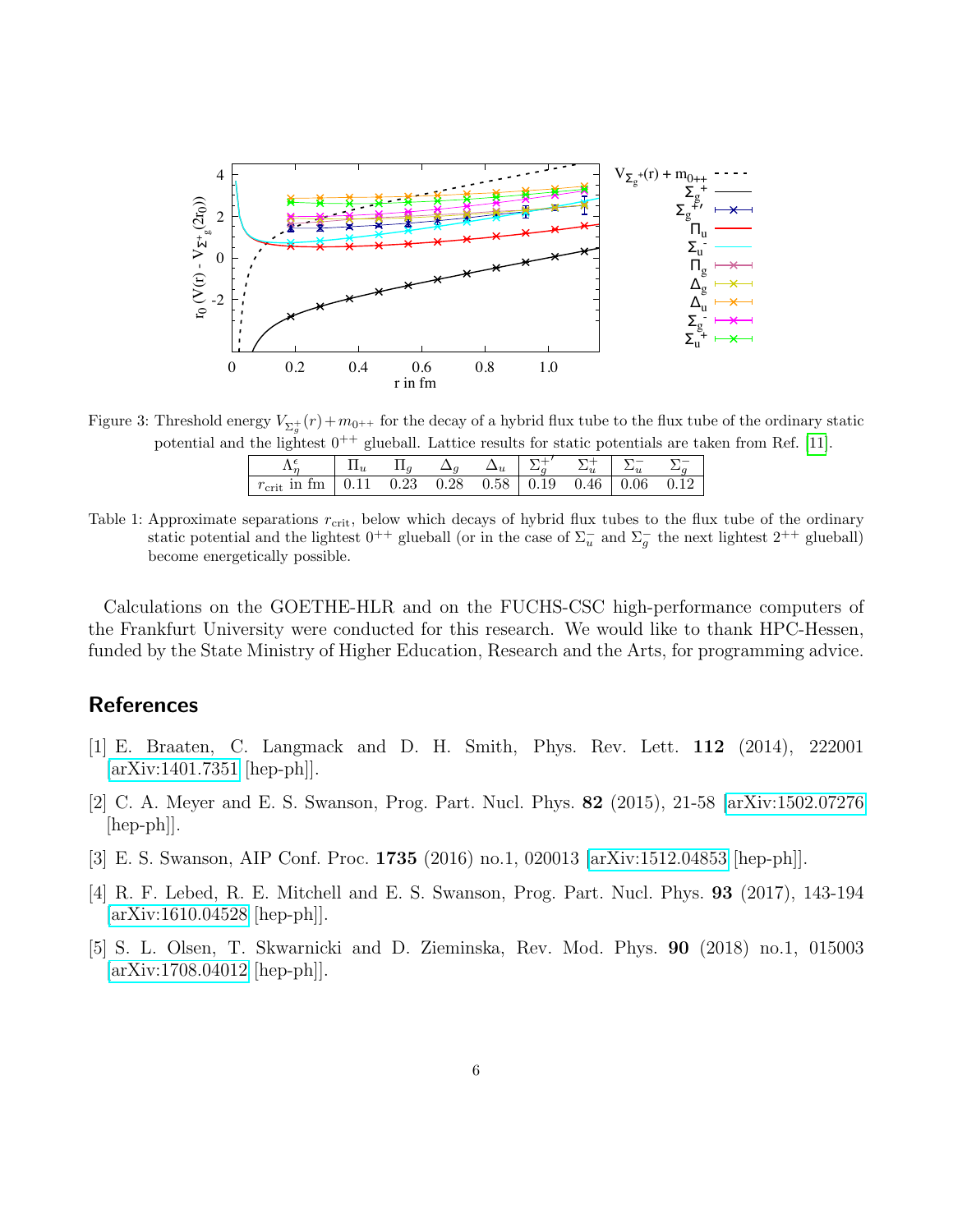- <span id="page-6-0"></span>[6] N. Brambilla, S. Eidelman, C. Hanhart, A. Nefediev, C. P. Shen, C. E. Thomas, A. Vairo and C. Z. Yuan, Phys. Rept. 873 (2020), 1-154 [\[arXiv:1907.07583](http://arxiv.org/abs/1907.07583) [hep-ex]].
- <span id="page-6-1"></span>[7] S. Perantonis and C. Michael, Nucl. Phys. B 347 (1990), 854-868
- [8] K. J. Juge, J. Kuti and C. J. Morningstar, Nucl. Phys. B Proc. Suppl. 63 (1998), 326-331 [\[arXiv:hep-lat/9709131](http://arxiv.org/abs/hep-lat/9709131) [hep-lat]].
- [9] K. J. Juge, J. Kuti and C. J. Morningstar, Phys. Rev. Lett. 82 (1999), 4400-4403 [\[arXiv:hep](http://arxiv.org/abs/hep-ph/9902336)[ph/9902336](http://arxiv.org/abs/hep-ph/9902336) [hep-ph]].
- [10] E. Braaten, C. Langmack and D. H. Smith, Phys. Rev. D 90 (2014) no. 1, 014044 [\[arXiv:1402.0438](http://arxiv.org/abs/1402.0438) [hep-ph]].
- <span id="page-6-2"></span>[11] S. Capitani, O. Philipsen, C. Reisinger, C. Riehl and M. Wagner, Phys. Rev. D 99 (2019) no. 3, 034502 [\[arXiv:1811.11046](http://arxiv.org/abs/1811.11046) [hep-lat]].
- <span id="page-6-3"></span>[12] M. Berwein, N. Brambilla, J. Tarrús Castellà and A. Vairo, Phys. Rev. D  $92$  (2015) no. 11, 114019 [\[arXiv:1510.04299](http://arxiv.org/abs/1510.04299) [hep-ph]].
- [13] R. Oncala and J. Soto, Phys. Rev. D 96 (2017) no.1, 014004 [\[arXiv:1702.03900](http://arxiv.org/abs/1702.03900) [hep-ph]].
- <span id="page-6-4"></span>[14] N. Brambilla, W. K. Lai, J. Segovia, J. Tarrús Castellà and A. Vairo, Phys. Rev. D 99 (2019) no.1, 014017 [\[arXiv:1805.07713](http://arxiv.org/abs/1805.07713) [hep-ph]].
- <span id="page-6-5"></span>[15] K. J. Juge, J. Kuti and C. Morningstar, Phys. Rev. Lett. 90 (2003), 161601 [\[arXiv:hep](http://arxiv.org/abs/hep-lat/0207004)[lat/0207004](http://arxiv.org/abs/hep-lat/0207004) [hep-lat]].
- <span id="page-6-6"></span>[16] G. S. Bali and A. Pineda, Phys. Rev. D 69 (2004), 094001 [\[arXiv:hep-ph/0310130](http://arxiv.org/abs/hep-ph/0310130) [hep-ph]].
- <span id="page-6-7"></span>[17] M. Lüscher and P. Weisz, JHEP 09 (2001), 010  $\arXiv:hep-lat/0108014$  [hep-lat]].
- <span id="page-6-8"></span>[18] T. Hirakida, E. Itou and H. Kouno, PTEP 2019 (2019) no. 3, 033B01 [\[arXiv:1805.07106](http://arxiv.org/abs/1805.07106) [hep-lat]].
- <span id="page-6-9"></span>[19] M. Albanese et al. [APE], Phys. Lett. B 192 (1987), 163-169
- <span id="page-6-10"></span>[20] M. Lüscher and S. Schaefer, JHEP  $07$  (2011), 036 [\[arXiv:1105.4749](http://arxiv.org/abs/1105.4749) [hep-lat]].
- <span id="page-6-11"></span>[21] R. Brower, S. Chandrasekharan, J. W. Negele and U. J. Wiese, Phys. Lett. B 560 (2003), 64-74 [\[arXiv:hep-lat/0302005](http://arxiv.org/abs/hep-lat/0302005) [hep-lat]].
- [22] S. Aoki, H. Fukaya, S. Hashimoto and T. Onogi, Phys. Rev. D 76 (2007), 054508 [\[arXiv:0707.0396](http://arxiv.org/abs/0707.0396) [hep-lat]].
- <span id="page-6-12"></span>[23] W. Bietenholz, C. Czaban, A. Dromard, U. Gerber, C. P. Hofmann, H. Mejía-Díaz and M. Wagner, Phys. Rev. D 93 (2016) no. 11, 114516 [\[arXiv:1603.05630](http://arxiv.org/abs/1603.05630) [hep-lat]].